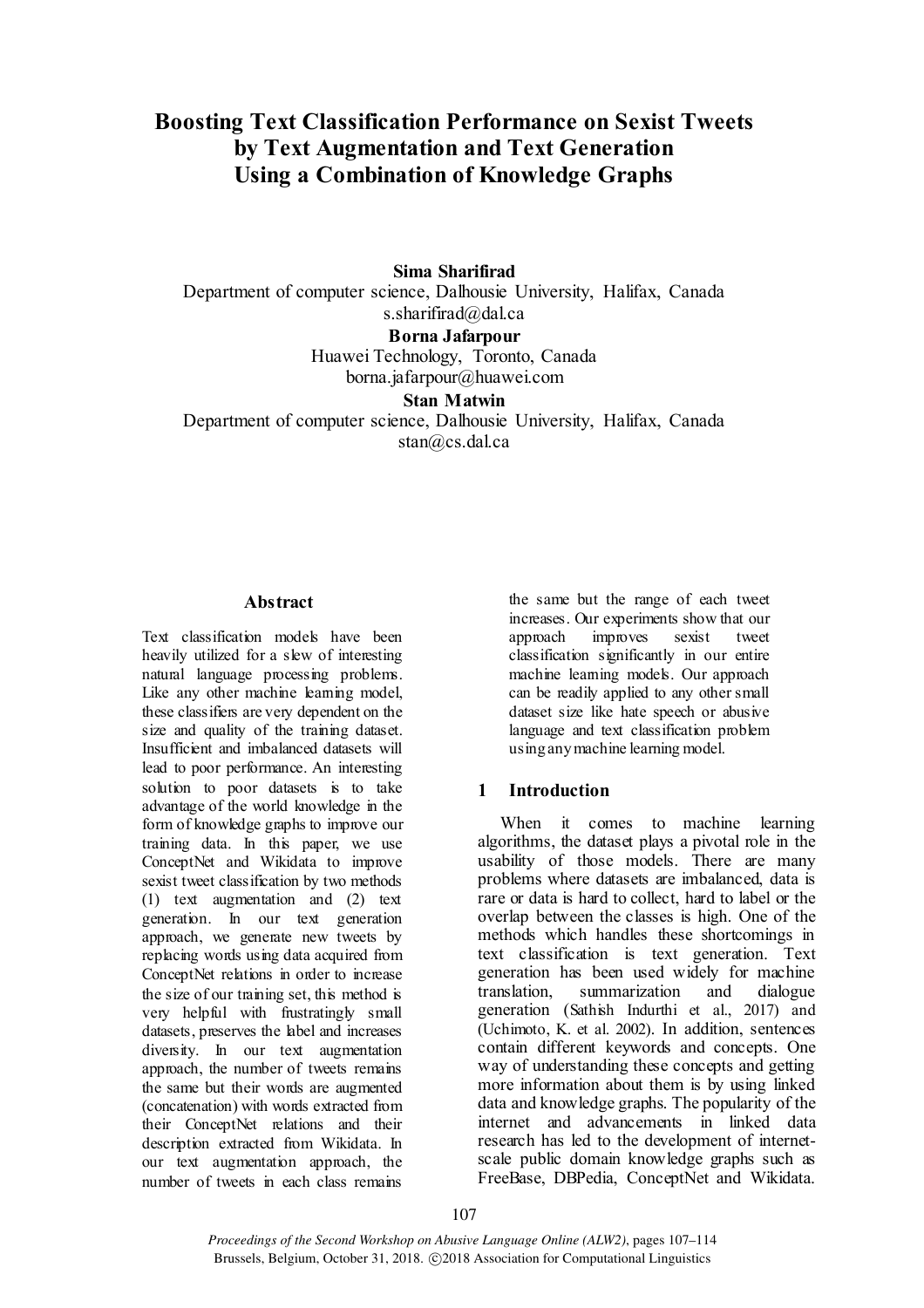Knowledge in popular knowledge graphs is usually mined from available online resources such as Wikipedia using natural language understanding techniques or harvested by crowd sourcing or a combination of both. Knowledge graphs are used to represent concepts and their relationships in a computer understandable format. They have a wide range of application in the text analysis domain such as question answering (Xu, Q. et al., 2017) query expansion (Yao, Xuchen et al.,2014), recommendation engines (Voorhees, E, 1994) and many more.

ConceptNet is a common sense knowledge graph that represents approximately 21 million everyday concepts and their relationships using one of the 36 existing relationships such as IsA (e.g. jack IsA first name), UsedFor (e.g. car UsedFor driving ) or PartOf (wheel PartOf car) (Dzmitry Bahdanau et al., 2015). Each fact in ConceptNet has a weight value which shows the degree of truthiness. Higher values show more confidence. In other words, it shows the closeness of the concpts to each other. Wikidata is a wiki project that is used to crowd source structured data which is consumable both by humans and machines. Wikidata contains 4400 types of relationships between more than 45 million concepts. ConceptNet and Wikidata are far from perfectly consistent and complete. Therefore, we use both of these knowledge graphs in our approach for better coverage of word knowledge with more consistency. An interesting source of information in Wikidata is concept descriptions. We use these descriptions for augmenting tweets. For the text generation task, we replace words in each tweet by words that they are connected to in ConceptNet using some of its 19 relations such as IsA, RelatedTo, HasA, HasProperty, etc.

Another approach for improving the classification is text augmentation, adding more information or enriching the text semantically for the purpose of achieving better classification results. Text augmentation has been widely used in bioinformatics, image processing, computer vision, video and audio processing (Björn Gambäck and Utpal Kumar Sikdar. 2017) and (X. Lu, 2006). Even though the most prevalent applications of text augmentation are in the fields of vision or audio, we believe that introducing simple but effective ideas can be useful for text classification tasks. In addition, they can help in reducing the scarcity of the data, avoiding overfitting due to lack of data and increasing the generality power of the algorithm.

Our contribution in this paper is using ConceptNet, Wikidata and a combination of both for text generation and augmentation in order to improve sexist tweet classification. Even though we have used our approach for sexist tweet classification, it can be readily applied to other text classification problems using any of the existing text classification models. It can also be beneficial for hateful speech and abusive dataset where the data is scarce.

The rest of the paper is as follows: In the next section, we will discuss the prior work on sexism, text generation and text augmentation. Then, in the experiment part, we will go through the dataset, text preprocessing, classification algorithms, and the detailed method of text generation and text augmentation. In the results, we will show the result of text generation and text augmentation and finally the conclusion.

# **2 Related Work**

### **2.1 Text generation**

Text generation has been studied for many years and computational linguistic and diverse methods have been suggested ever since. Sentence structures are very different and these diversities expand in different types of social media whichmakes text generation harder. For instance, text in Wikipedia is well written and well structured. However, twitter sentences follow mandatory structures in being less than 280 characters (Robert Speer, 2017). Two directions for text generation systems have been suggested. The first method tries to keep the reusability and generality of the sentence without focusing on the structure of the sentence. The second approach tries to keep the structure and template of the sentence (Kingma & Welling, 2013). Uchimoto Kiyotaka et al. suggested their text generation method using keywords candidate coming from a dependency tree.

More recently, deep learning approaches have been utilized for this purpose. Deep generative models have been used for this task. One of these is to use Variational Autoencoders (VAEs). Kingma and Welling, 2013 took advantage of VAEs to encode the data examples to a latent representation and then new samples were generated from that latent space. There have been other works on text question and answer generation using knowledge graphs. Sathish Indurthi et al., 2017 produces the question and answer pair from a knowledge graph. They used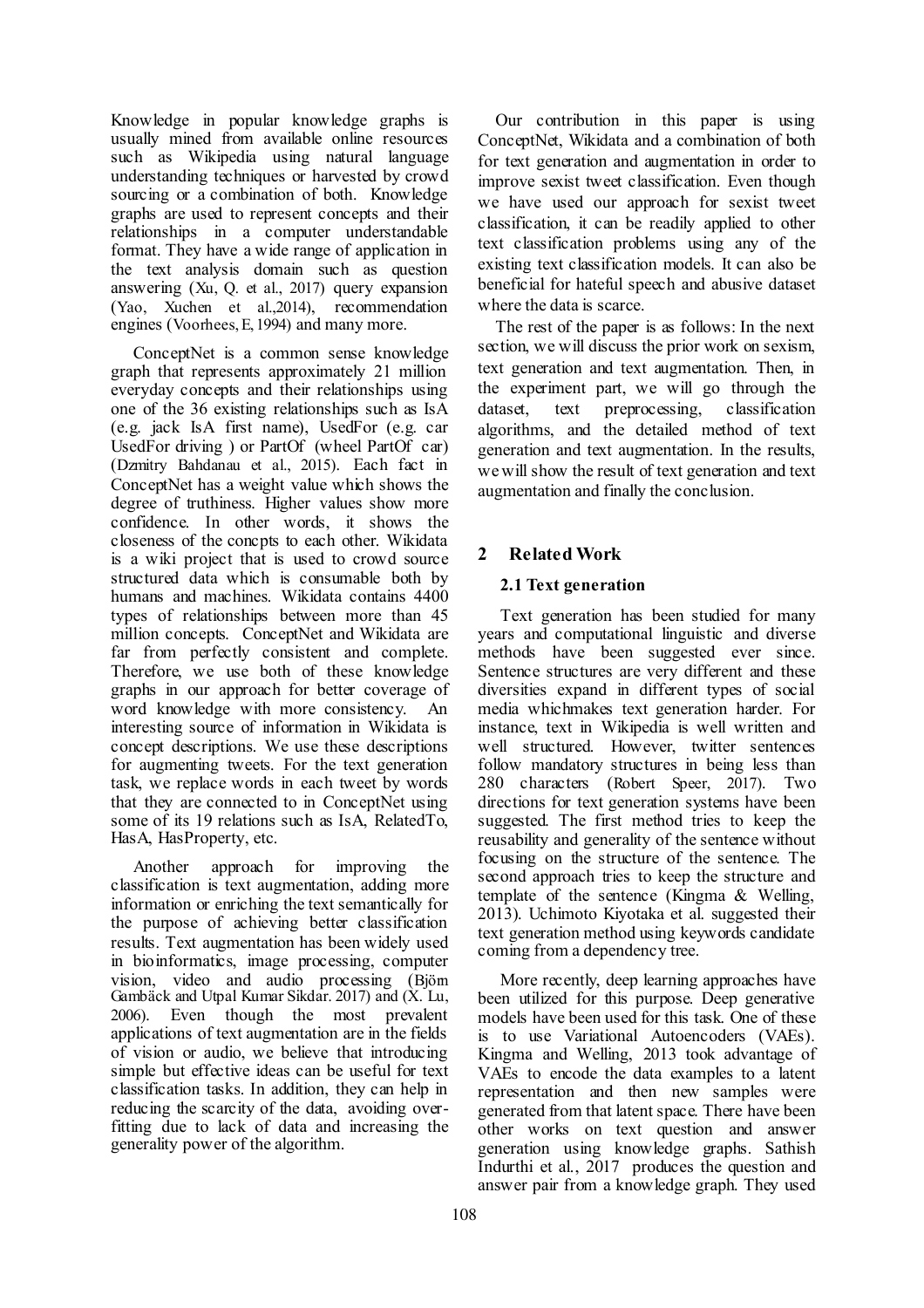Freebase as their knowledge base to produce the triples and then used them for their question, answer pair. They argue that each triplet is a subject, predicate and an object set and these parts in the triplets can be used exchangeably in the question and answer.

#### **2.2 Text Augmentation**

Text augmentation is studied in many areas such as image processing, bioinformatics, and video and audio processing. One of the famous works in data augmentation is related to the study by (Krizhevsky et al., 2014). They tried to classify the images into many classes. They used data augmentation to avoid the problem of over fitting in their neural networks, having 60 million parameters. From a large image, they extracted all the smaller patches and used those patches along with the original image in the training. In addition, for other types of data augmentation, they accompanied the image with different intensities of the original image in the training phase. (Dosovitskiy et. al., 2014) tried data augmentation by first getting different batches from the original data; then they tried different transformations such as different scale, color and contrast on those batches and added them to that class. They trained a convolutional neural network and report higher accuracy using data augmentation. (Bouthillier et. al., 2015) suggested adding data from the same distribution as the original data in the training. They argue that it helps the classifier to have better generalization error. In line with the previous research, (Simard, Steinkraus and Platt, 2003), suggested text augmentation as their best practice in their article. They added different versions of the original data such as the rotated version of the data or random displacement fields to the data for training. They noticed an improvement in the classification error, training their convolutional neural network. In this article, we suggest text augmentation by adding concepts from Conceptnet and Wikidata and descriptions deprived from Wikidata. The detail of these methods is found in the following sections. In addition, we argue that the relations and the concepts in the ConceptNet are not complete and their combination with relation and concepts

from Wikidata are more useful and complete for this process. For this purpose, we present Fig.2. It shows the knowledge graphs from Wikidata and ConceptNet; we limit the number of nodes (concepts) to 10 and the number of relations for the purpose of clarity. We chose the word "bitch" because it was the most frequent nonstop-word in our corpus. Figure 1a, the image of the Wikidata knowledge graph around this word, shows the related concepts to which "bitch" is related , "profanity" and "insult", with the relation, IsA. Figure 1b, is a ConceptNet knowledge graph with more relations such as IsA, Synonym, relatedTo and CapableOf to words such as "sugar baby", "cunt", "canine", "difficulty" and "backbite". Figure 1c. shows the combination of the two knowledge graphs.





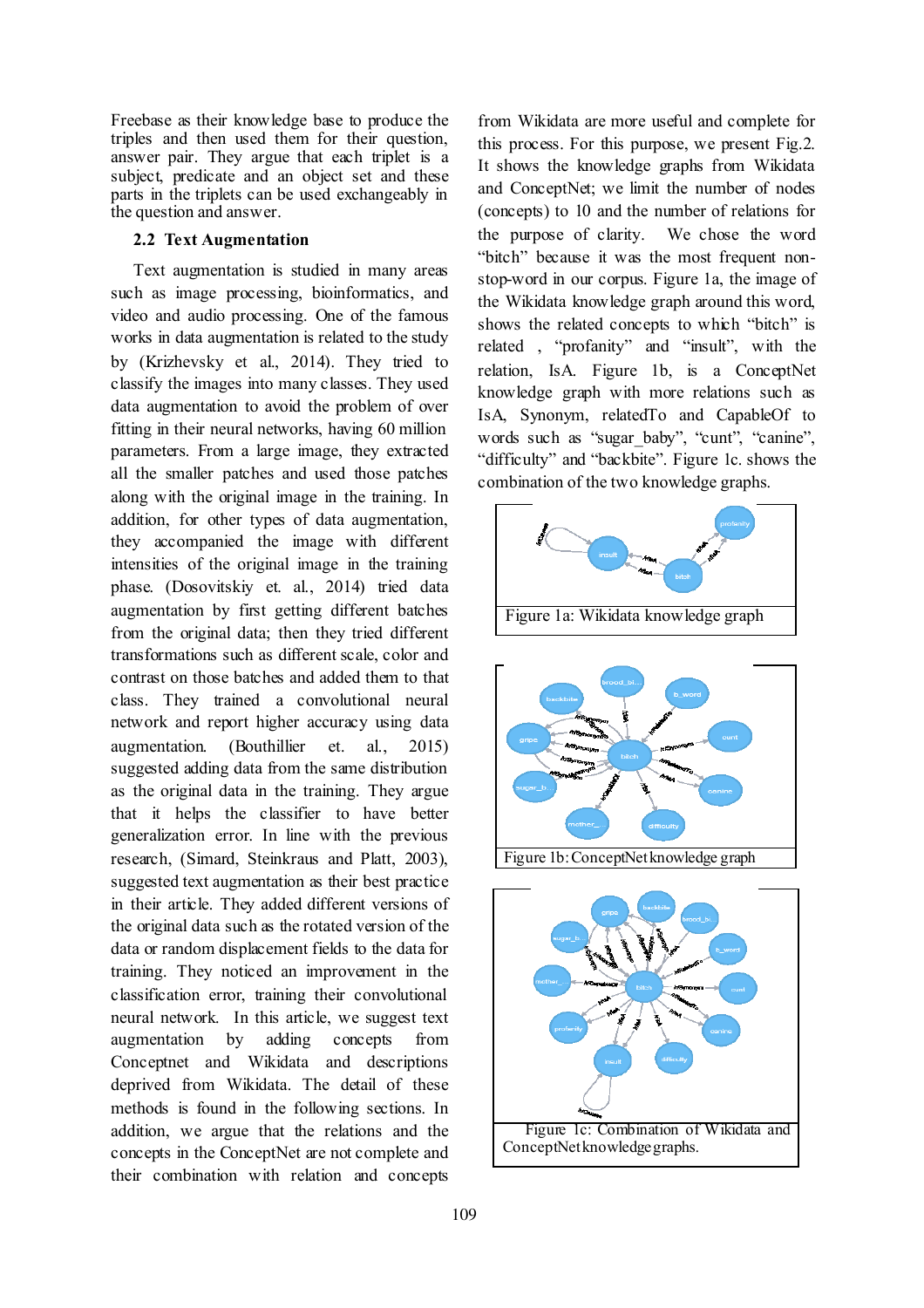# **3 Experiment**

## **3.1 Dataset**

Z. Waseem and D. Hovy, 2016 were the first who collected hateful tweets and categorized them into sexism, racism or neither. Inspired by the study of McIntosh (Peggy McIntosh, 2003), Waseem categorized the tweets into being sexist or racist if they have any of the proposed 18 observations in the tweets such as the usage of any kind of slur to showing sexism racism, criticizing minorities and so forth. Jha and Mamidi 2017 (Jha, A., and Mamidi, R. 2017) solely focused on sexist tweets and proposed two categories of hostile and benevolent sexism. However, these categories were very general and simply ignored other types of sexism happening in social media. In one step further, Sharifirad S. and Matwin S 2018( S sharifirad and S Matwin, 2018), proposed complimentary categories of sexist language inspired from social science work. They categorized sexist tweets into the categories of (1) indirect harassment, (2) information threat, (3) sexual harassment and (4) physical harassment. Table 1 shows the distribution of the dataset along with the sample of tweets in each category mentioned in Table2.

| Table 1: The detail information of the sexist<br>data distribution. |                         |  |  |
|---------------------------------------------------------------------|-------------------------|--|--|
| Category                                                            | <b>Number of tweets</b> |  |  |
| Indirect harassment $(\#1)$                                         | 260                     |  |  |
| Information threat $(\#2)$                                          |                         |  |  |
| Sexual harassment(#3)                                               | 417                     |  |  |
| Physical harassment(#4)                                             | 123                     |  |  |

| Table 2: Sample of each category |                                    |  |  |  |  |  |
|----------------------------------|------------------------------------|--|--|--|--|--|
| category                         | sample                             |  |  |  |  |  |
| <b>Indirect</b>                  | -'act like a woman think like a    |  |  |  |  |  |
| harassment                       | man'                               |  |  |  |  |  |
|                                  | -'conservative and intelligent     |  |  |  |  |  |
|                                  | women did not take the day off     |  |  |  |  |  |
|                                  | -'everybody knows that every girl  |  |  |  |  |  |
|                                  | should only want to marry a sane   |  |  |  |  |  |
|                                  | man as good as her sane father     |  |  |  |  |  |
|                                  | nobody cantopa girl'               |  |  |  |  |  |
|                                  | - 'i am so sick amp tired of this  |  |  |  |  |  |
|                                  | attitude oh wow youre smart for a  |  |  |  |  |  |
|                                  | girl'                              |  |  |  |  |  |
| <b>Physical</b>                  | -'a womans guide to st century sex |  |  |  |  |  |
| harassment                       | naked paintball girls'             |  |  |  |  |  |
|                                  | -'correction katie and nikki are   |  |  |  |  |  |
|                                  | really the dumb blonde ones        |  |  |  |  |  |
|                                  | -hoping to see the spice girls     |  |  |  |  |  |
|                                  | crash and burn'                    |  |  |  |  |  |

|               | - 'how can such an ugly girl win a                                                                                                                                                                                                                                                                                              |  |  |  |  |  |
|---------------|---------------------------------------------------------------------------------------------------------------------------------------------------------------------------------------------------------------------------------------------------------------------------------------------------------------------------------|--|--|--|--|--|
|               | beauty competition she must have                                                                                                                                                                                                                                                                                                |  |  |  |  |  |
|               | been the only one competing that                                                                                                                                                                                                                                                                                                |  |  |  |  |  |
|               | vear'                                                                                                                                                                                                                                                                                                                           |  |  |  |  |  |
|               | - 'i ll never understand why pretty                                                                                                                                                                                                                                                                                             |  |  |  |  |  |
|               |                                                                                                                                                                                                                                                                                                                                 |  |  |  |  |  |
|               | themlike shit'                                                                                                                                                                                                                                                                                                                  |  |  |  |  |  |
|               |                                                                                                                                                                                                                                                                                                                                 |  |  |  |  |  |
|               |                                                                                                                                                                                                                                                                                                                                 |  |  |  |  |  |
| <b>Sexual</b> | -birch bitch d.ck tosser theres no                                                                                                                                                                                                                                                                                              |  |  |  |  |  |
|               |                                                                                                                                                                                                                                                                                                                                 |  |  |  |  |  |
|               |                                                                                                                                                                                                                                                                                                                                 |  |  |  |  |  |
|               |                                                                                                                                                                                                                                                                                                                                 |  |  |  |  |  |
|               |                                                                                                                                                                                                                                                                                                                                 |  |  |  |  |  |
|               |                                                                                                                                                                                                                                                                                                                                 |  |  |  |  |  |
|               |                                                                                                                                                                                                                                                                                                                                 |  |  |  |  |  |
|               |                                                                                                                                                                                                                                                                                                                                 |  |  |  |  |  |
|               | cunts'                                                                                                                                                                                                                                                                                                                          |  |  |  |  |  |
|               | -'fck on that bitch and we lay up'                                                                                                                                                                                                                                                                                              |  |  |  |  |  |
|               | -'caramel girl misionary position                                                                                                                                                                                                                                                                                               |  |  |  |  |  |
|               | naked girls',                                                                                                                                                                                                                                                                                                                   |  |  |  |  |  |
|               |                                                                                                                                                                                                                                                                                                                                 |  |  |  |  |  |
|               |                                                                                                                                                                                                                                                                                                                                 |  |  |  |  |  |
| harassment    | girls let below average guys treat<br>-'nobody fucking likes you you<br>ugly stupid fat bitch'<br>enough words for him but dead<br>man walking id say forged<br>fcking v<br>-"bitch shut yall dumbasses up<br>cosigning on bullshit'<br>-chloe and kelly you are a pack of<br>-caribbean girls getting fcked<br>best pornshot', |  |  |  |  |  |

In this study, we focused on the sexual harassment tweets gathered by (Sharifirad and Matwin, 2018, 2018).

### **3.2 Text preprocessing**

Preprocessing of the tweets involves removal of the punctuation, hyperlinks/URLs, emojis and tags. Before training the classification models, Wordnet lemmatization from NLTK library is applied on all the tweets. We set the maximum size of each tweet to 40 words, and padded the tweets of shorter length with zeroes. Next, tweets are converted into vectors using Word2vec (T. Mikolov , 2013), all with the length 300. For the out-of-vocabulary words, we use their character vectors and concatenate them to have the final representation of the word. Classification algorithms For multiclass classification, we considered a baseline along with some traditional classification algorithms utilized for this purpose and deep learning algorithms. We used one-vs-rest (OVR), and trained and evaluated K independent binary classifiers for each class separately. We considered all the samples in that class positive and the rest were all negative samples using LinearSVC in the Sklearn python package. We also considered Support vector Machines (SVM) and Naive Bayes (NB) as the traditional methods and Long-short-term-memory (LSTM) and Convolutional Neural network (CNN) for the choice of deep learning methods (Björn Gambäck and Utpal Kumar Sikdar. 2017 ).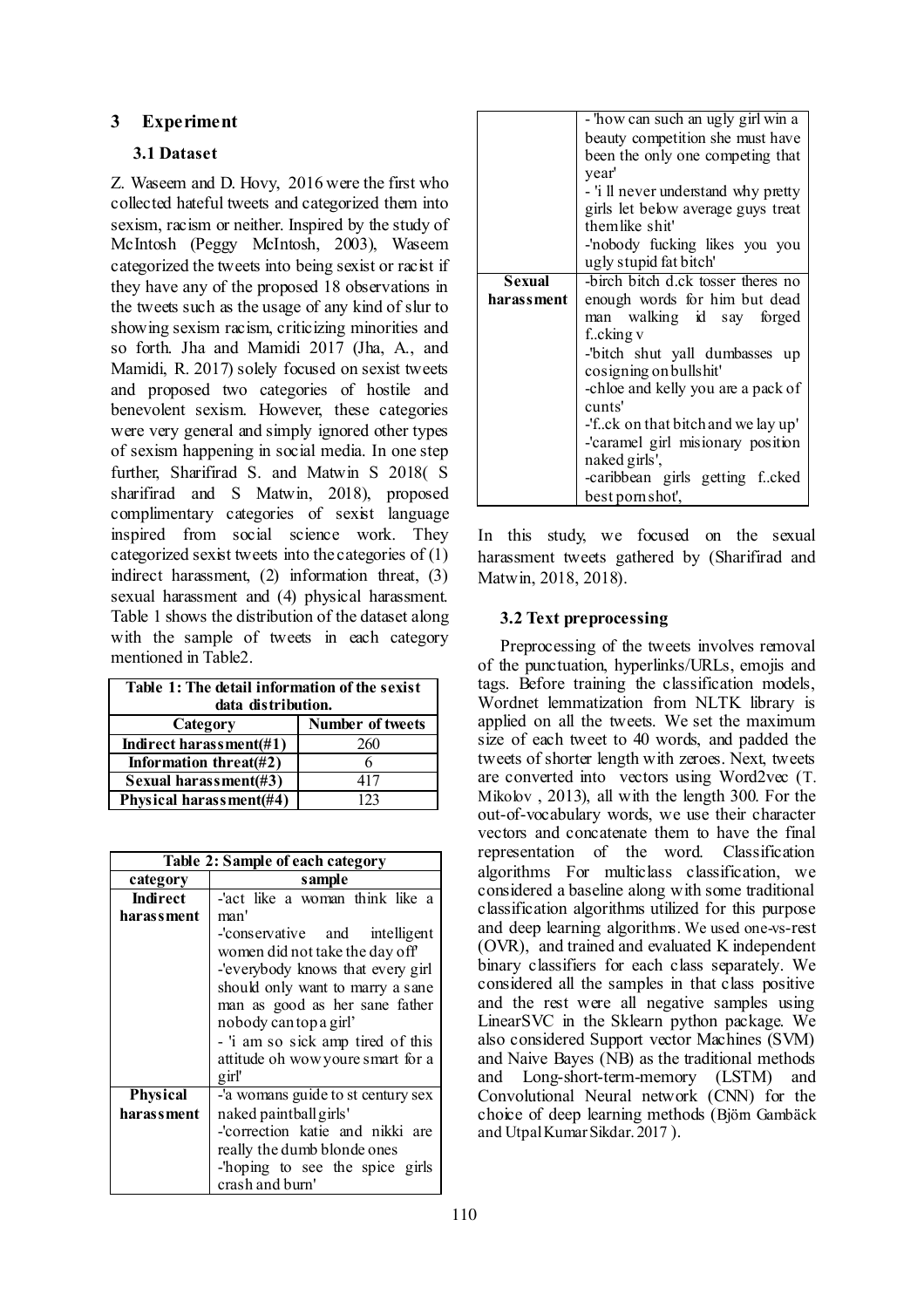#### **3.3 Text Generation**

We generated new tweets using ConceptNet in order to improve coverage of our classes using three methods and compared their performance of classification using machine learning models. In the first approach which we call "All Words Replacement (AWR)", tweets were tokenizedand then each token (except for stop words), regardless of its grammatical role, was replaced with all their FromOf and IsA relationships target in ConceptNet whose weight is greater than 1.0. We started from the first token and went forward until a specific number of new tweets had been generated. Relationships other than the ones listed in table 3 led to meaningless tweets that did not represent the original tweet. As an example, the output of Conceptnet for the query of the word "girl" is as follows: [{'relationship': 'IsA', 'target': 'woman', 'weight': 2.0}, {'relationship': 'IsA', 'target': 'female person', 'weight': 1.0}, {'relationship': 'IsA', 'target': 'female young human', 'weight': 1.0}]. We then replaced the word "girl" with the words "women", "female person" and "female young human". The second method which we call "Verb Replacement (VR)" was to first tokenize the tweet and replace the verb by its synonyms in ConceptNet. The third method is called "Noun Replacement (NR)"; the process is the same as with the second approach, VR, but with the difference that we replaced only the nouns with the concepts coming from ConceptNet. Table3 shows the summary of the relation, the selected words and the generated sentence. For each sentence we show only one example out of many of the newly generated tweet. Table 4 shows the result of classification algorithms on the generated tweets.

| Table 3: Sample of generated sentence along<br>with the relation type. |                      |              |             |  |
|------------------------------------------------------------------------|----------------------|--------------|-------------|--|
|                                                                        | <b>Sentence</b>      | <b>Types</b> | Generated   |  |
|                                                                        | sample               | of           | sentence    |  |
|                                                                        |                      | relation     |             |  |
| AW                                                                     | "Kathy<br>you        | FromOf       | "Kathy      |  |
| $\bf R$                                                                | bitch need to        | <b>IsA</b>   | you cunt    |  |
|                                                                        | slap<br>your         |              | want to hit |  |
|                                                                        | daughter"            |              | your        |  |
|                                                                        |                      |              | mom"        |  |
| VR.                                                                    | "Kathy you           | Synony       | Kathy you   |  |
|                                                                        | bitch <b>need</b> to | m            | bitch want  |  |
|                                                                        | slap your            |              | to smack    |  |
|                                                                        | daughter"            |              | your        |  |
|                                                                        |                      |              | daughter    |  |
| <b>NR</b>                                                              | "Kathy you           | Synony       | Kathy you   |  |
|                                                                        | bitch need to        | m            | bitch need  |  |
|                                                                        | slap your            | Related      | to slap     |  |
|                                                                        | daughter"            | To           | your        |  |
|                                                                        |                      |              | mother      |  |

| Table 4: Classification results on the original<br>and on the generated texts. |            |            |                                  |                 |                |
|--------------------------------------------------------------------------------|------------|------------|----------------------------------|-----------------|----------------|
|                                                                                | <b>OVR</b> | <b>SVM</b> | <b>Naive</b><br><b>Baye</b><br>s | <b>LST</b><br>M | <b>CN</b><br>N |
| <b>The</b><br>origin<br>al data                                                | 0.52       | 0.68       | 0.60                             | 0.74            | 0.75           |
| <b>AWR</b>                                                                     | 0.79       | 0.94       | 0.92                             | 0.98            | 0.98           |
| <b>NR</b>                                                                      | 0.77       | 0.83       | 0.85                             | 0.92            | 0.91           |
| VR                                                                             | 0.82       | 0.88       | 0.88                             | 0.97            | 0.95           |

### **3.4 Text augmentation**

For text augmentation, we added the concepts from ConceptNet for the first proposed method. In the second method, we considered the concepts from ConceptNet and Wikidata in a smart procedure. The first method is based on adding the related concepts to the original tweets. We tokenized each tweet, then considered "IsA" as the relation and chose the top ten related concepts based on their weight from ConceptNet and added them to the end of the tweet. Even though the number of tweets remained the same the length of the tweets increased to the length of a paragraph. Table 5 shows an example of text augmentation. In the second approach, in addition to the augmentation of tweets using ConceptNet, we augmented tweets by the definition of their tokens in Wikidata. We tokenized the sentence, then added the top related concepts from ConceptNet based on the sorted weight. After that, we combined ConceptNet with Wikidata. The output of the Wikidata around the word query "girls" is 39 tuples; we mention 4 of them as follows: [{'q1.description': 'painting by Lisa Milroy', 'relationship': 'IsA', 'target': 'painting' },{'q1.description': 'painting by Henri-Jean-Guillaume Martin','relationship': 'IsA', 'target': 'painting' }, , {'q1.description': 'young female human', 'relationship': 'IsA', 'target': 'female' }, {'q1.description': 'young female human', etc. Of all these concepts in Wikidata, only one of them is pertaining to the concept "girl" in ConceptNet. To choose the right concept from Wikidata, we first chose the top 10 concepts sorted by the weight, then calculated the cosine similarity between the averaged word vectors of these concepts using Word2vec and the averaged vector of the words in the description from Wikidata. After sorting the descriptions based on the similarity score, we added the most similar description to that tweet.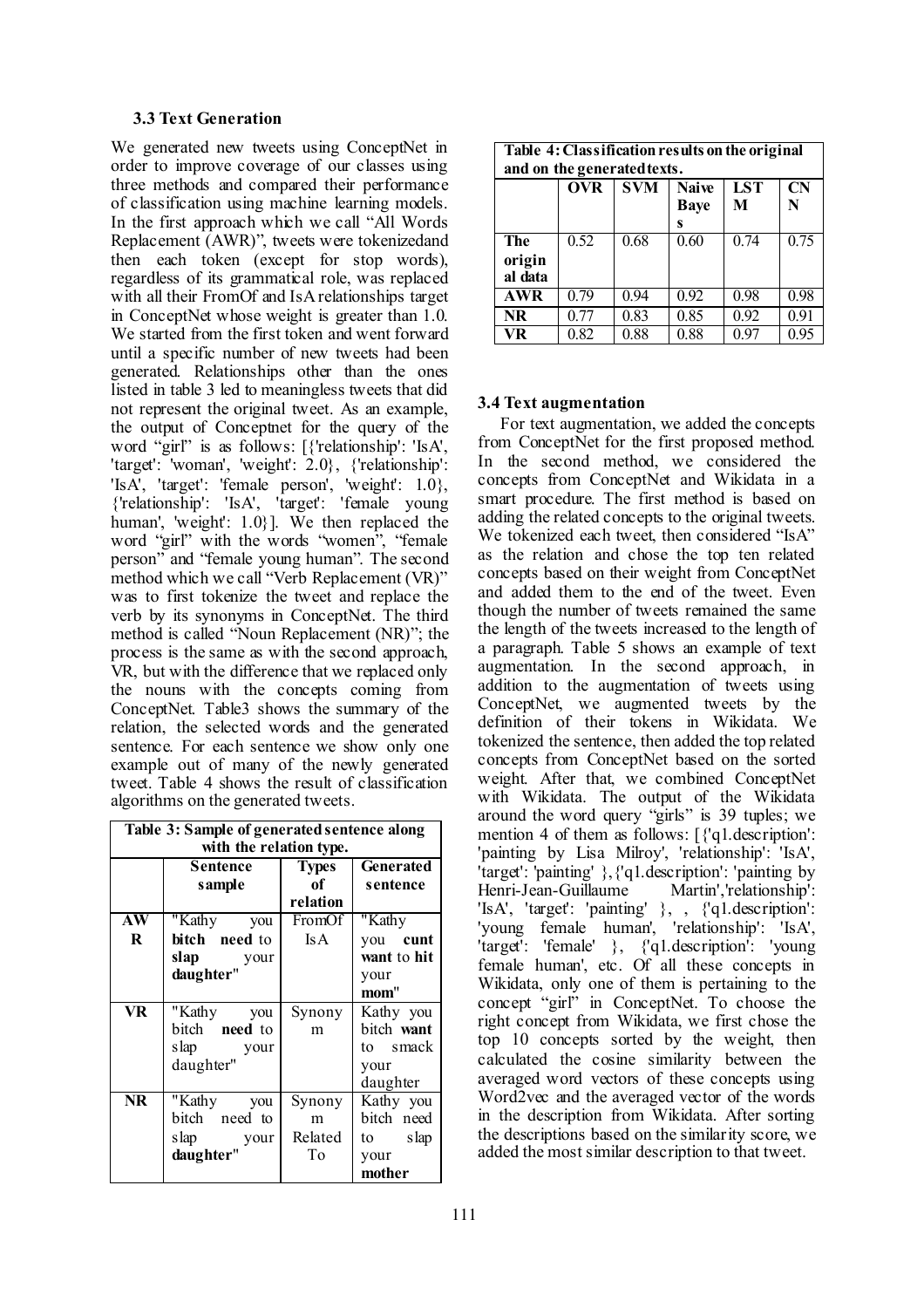### **4 Results**

### **4.1 Experimental Setup**

We made bigrams using the python NLTK package and changed them into vectors using word2vec. For word2vec, we used the genism library trained using CBOW and concatenated the vectors of length 300 to get a vector for the each tweet. We used multi-class Naïve Bayes in Scikit learn python, multiclass LSTM and multiclass CNN using Keras for the choice of classifiers. We divided the dataset into 70% train and 30% set. For each tweet, we made the labels in the form of one-hot encoding of length four and we used the same labels for all the classification process. We applied a CNN-based approach to automatically learn and classify sentences into one of the four categories. During the evaluation, a grid search was applied to get the optimal number of filters and filter sizes. Also, we tried with multiple configurations of convolutional layers of 2, 4 and 6. The best performance consisted of two convolutional layers of each followed by a max pooling layer. Convolutional of size 256 with filter size 5 applied for all the convolutional layers. A dropout rate of 0.5 was implemented to avoid over fitting. A fully connected layer with a length of 128 was followed by a second dropout function. This was followed by a dense layer with a size of 4 to represent the number of

classification classes using the Softmax function. Our implementation was similar to the model presented in (Björn Gambäck and Utpal Kumar Sikdar. 2017). We trained a simple LSTM model including one hidden layer containing 256 nodes and rectifier activation on the hidden layer, sigmoid activation on the output layer ADAM gradient descent, and a negative likelihood loss function. We created 300 epochs and batch sizes of 5. Table 6 shows the results of the text generation. Our first classification experiment was over the original dataset with three classes, since in the original dataset, the second class, indirect harassment, had only 6 tweets and in comparison to the other classes, it didn't have enough tweets; thus we removed this class and performed our classification algorithm on the rest of three classes. Our second classification approach, verb replacement (VR), was based on the four balanced classes each having about 996 tweets, coming from the first text generation method, all word replacement (AWR). The third classification experiment, noun replacement (NR), was on the four balanced datasets coming from the second method of text generation, each class having about one thousand data points and the last experiment coming from the third approach for text generation; each class having the same number of tweets. We used five classification algorithms, the one-versus-all algorithm as the baseline, naive Bayes and SVM as more traditional classification algorithms and then two artificial neural network approaches, Recurrent Neural Network (RNN) and Convolutional Neural Network (CNN). On the original dataset, the highest accuracy, we achieved was 75% using CNN (for more results please see Table 6). We believe this poor performance was due to poor coverage of our dataset and the imbalanced nature of the dataset. We aimed to alleviate these issues using ConceptNet. Experimenting on the second dataset, which was the generated data with all word replacement (AWR), showed a considerably higher performance in comparison to the original dataset. In this dataset, all four classes are balanced. LSTM and CNN both have the same high performance on the classes. The second performance relates to the SVM and the last one relates to the one-versus-all classification algorithm. In the third generated dataset, noun replacement, the highest performance relates to the LSTM and the second highest relates to the CNN with a very small margin. The highest performance is related to the LSTM for the third method of generated data, followed by CNN and the SVM and Naive Bayes. We ran different text generated methods to know the best way to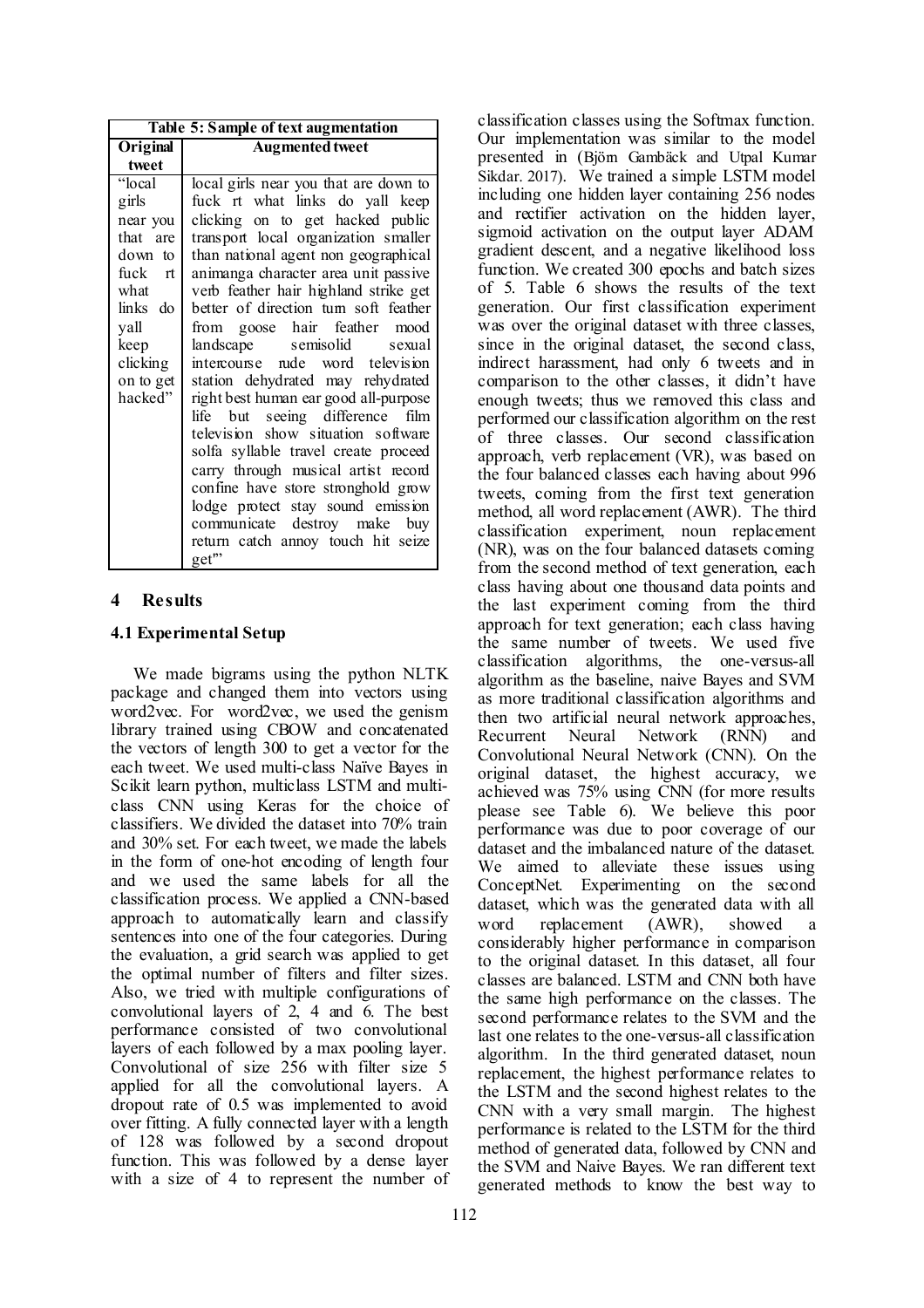increase the number of tweets in each class and to balance it. It seems all word replacement (AWR) of the sentence elements with specific relations from ConceptNet in combination with neural network yields the highest performance boost. As mentioned in table 5. All the generated methods have better performance in comparison to the raw data. VR has better performance in comparison to the NR. The best performance for the text generation method is AWR (all Word Replacement) using ConceptNet as the generation method and LSTM and CNN as the classification method. In addition, all the augmentation methods have better performance in comparison to the original data. The method in which we augment the concepts from Wikidata and ConceptNet along with the description from Wikidata has better performance in comparison to the augmentation with ConceptNet. However, the performance is not as good as the text generation method.

| Table 6: Augmentation classification results                   |            |         |                                  |                 |                |
|----------------------------------------------------------------|------------|---------|----------------------------------|-----------------|----------------|
| Method<br>S                                                    | <b>OVR</b> | SV<br>M | <b>Naive</b><br><b>Baye</b><br>s | <b>LST</b><br>M | <b>CN</b><br>N |
| Augmen<br>ted with<br>Concept<br><b>Net</b>                    | 0.55       | 0.65    | 0.64                             | 0.90            | 0.88           |
| Augmen<br>tation<br>with<br>Concept<br>Net and<br>Wikidat<br>a | 0.60       | 0.69    | 0.70                             | 0.93            | 0.91           |

### **5 Conclusion**

In this article we introduced simple but effective methods for text generation and text augmentation using general purpose knowledge graphs. For text generation we solely used ConceptNet and for text augmentation we used both ConceptNet separately and both ConceptNet and wikidata. Since there is no mapping between ConceptNet and wikidata, we used the cosine similarity of word vectors of related concepts in ConceptNet and words in description of wikidata in order to establish mappings between their concepts. Application of our method to the problem of sexist tweet classification shows drastic improvements in classification results. Our approach can be applied without any modifications to any other text classification problem. As the future work, it is interesting to

add words and descriptions from Wikidata for the text augmentation task. We would liketo try this method on other abusive and hate speech datasets. It would also be interesting to combine ConceptNet, Wikidata and Emoji ontology for the text augmentation and text generation task. Also, investigating the impact of the methods on larger datasets are an interesting future work direction.

#### **References:**

Z. Waseem and D. Hovy. 2016. Hateful symbols or hateful people? predictive features for hate speech detection on twitter. *In Proceedings of the NAACL Student Research Workshop, pages 88–93. Association for Computational Linguistics.*

Jha, A., and Mamidi, R. 2017. When does a compliment become sexist? analysis and classification of ambivalent sexism using twitter data. *In Proceedings of the Second Workshop on NLP and Computational Social Science*, 7–16.

S sharifirad and S Matwin, 2018. Different types of sexist language on Twitter and the gender footprint, [CICLing 2018](https://www.cicling.org/2018/).

Dzmitry Bahdanau, Kyunghyun Cho, and Yoshua Bengio. 2015. Neural machine translation by jointly learning to align and translate. *In ICLR*.

Yonghui Wu, Mike Schuster, Zhifeng Chen, Quoc V. Le, Mohammad Norouzi, Wolfgang Macherey, Maxim Krikun, Yuan Cao, Qin Gao, Klaus Macherey, Jeff Klingner, Apurva Shah, Melvin Johnson, Xiaobing Liu, Lukasz Kaiser, Stephan Gouws, Yoshikiyo Kato, Taku Kudo, Hideto Kazawa, Keith Stevens, George Kurian, Nishant Patil, Wei Wang, Cliff Young, Jason Smith, Jason Riesa, Alex Rudnick, Oriol Vinyals, Greg Corrado, Macduff Hughes, and Jeffrey Dean. 2016. Google's neural machine translation system: Bridging the gap between human and machine translation. CoRR abs/1609.08144.

Iulian Vlad Serban, Alessandro Sordoni, Ryan Lowe, Laurent Charlin, Joelle Pineau, Aaron C. Courville, and Yoshua Bengio. 2016. A hierarchical latent variable encoder-decoder model for generating dialogues. CoRR abs/1605.06069.

Sathish Indurthi , Dinesh Raghu , Mitesh M. Khapra and Sachindra Joshi. 2017. Generating Natural Language Question-Answer Pairs from a Knowledge Graph Using a RNN Based Question Generation Model, *in EACL*.

Uchimoto, K., Sekine, S. & Isahara, H. 2002. Text Generation from Keywords. In Proc. COLING (pp. 1037-1043).

N. Srivastava, G. Hinton, A. Krizhevsky, I. Sutskever, and R. Salakhutdinov. 2014. Dropout: A simple way to prevent neural networks from over fitting. *The Journal of Machine Learning Research.* 

Patrice Y Simard, Dave Steinkraus, and John C Platt. 2003. Best practices for convolutional neural